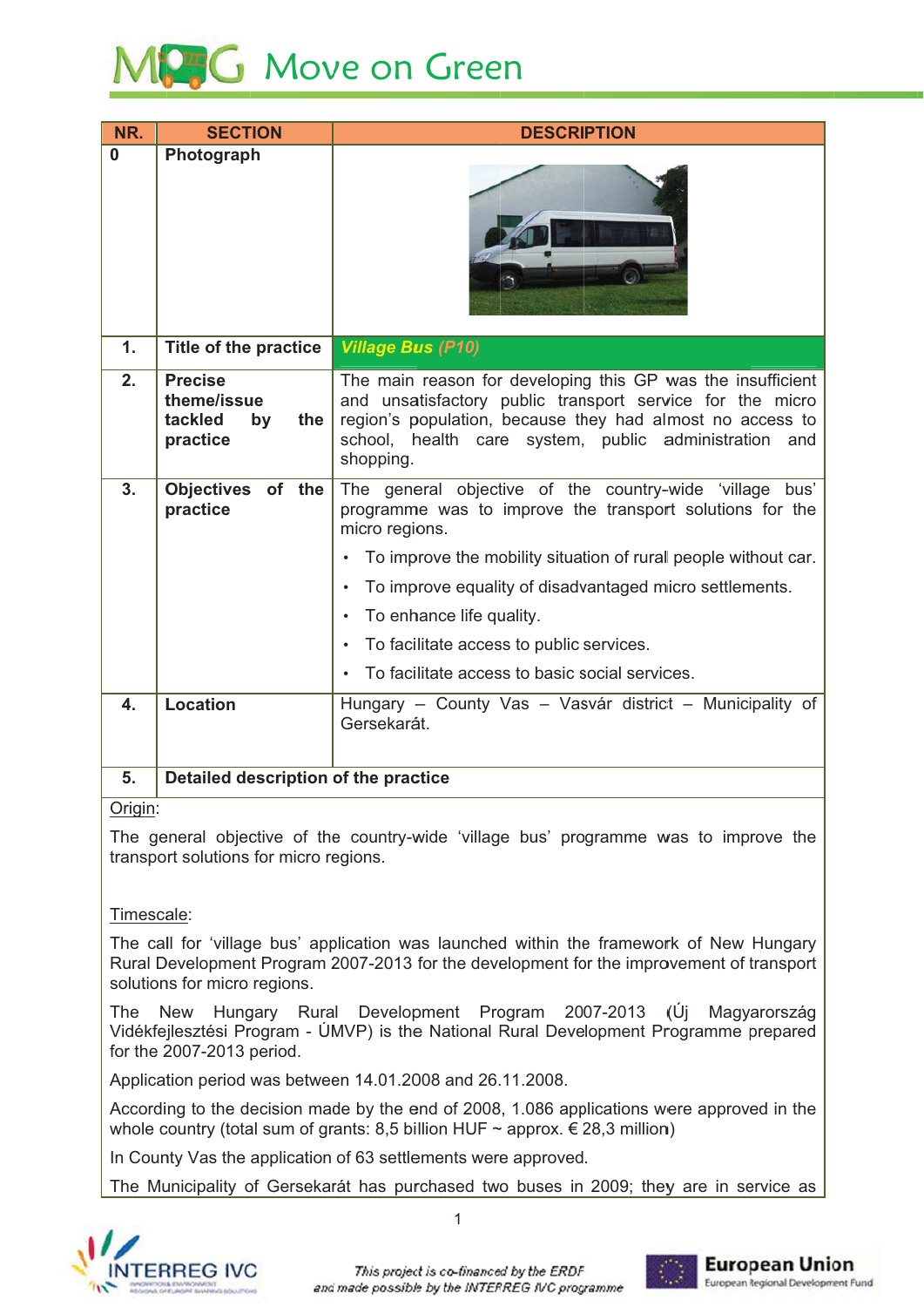# **AG** Move on Green

'village buses'.

Bodies involved/implementation:

Municipality of Gersekarát.

Process and detailed content of the practice:

The 'village bus' operates within the framework of 'village caretaker service'.

## **Village caretaker service:**

- In settlements with population below 600 and lacking public services.
- Can be carried out by the municipality or by a civil organisation.
- The tasks are defined by the municipality.
- . Based on the activity of a full-time employee as civil servant and a vehicle.
- The licence for 'village caretaker' is issued by the notary of competent local government.

## The concrete tasks of the village caretaker:

- Transporting elder people to doctor, health treatment, medical check, etc.
- Collecting medicine demand in the settlement, delivering medicine from the town to the village, distributing the medicine.
- Delivering cooked meal to the elder people.
- Shopping of durable goods for the elder population, taking the local population's household appliances to the town for repair and transporting small pieces of furniture or animal feed
- Transport of local residents to the regional centre for administration.
- Purchase for the municipality.
- Occasional transport of kindergartners, schoolchildren to excursions, school competitions.
- Delivering information between municipality and the local population.
- Transport of the local cultural associations (e.g. folk dance groups) to performances.
- Transport of the local sport teams to sport events.
- Maintenance of football field and other public places.

Daily service of the bus:

It collects kindergarteners and schoolchildren from 3 villages (Gersekarát, Andrásfa, Telekes) and delivers them to kindergarten and school. It is a safe transport method, since children are often carried home.

Every 1-2 week:

- Transport of patients to health care services: not individually, but in a group to nearby bigger settlements (Körmend, Szombathely).
- Nevertheless, if someone needs onetime special treatment, individual transport is



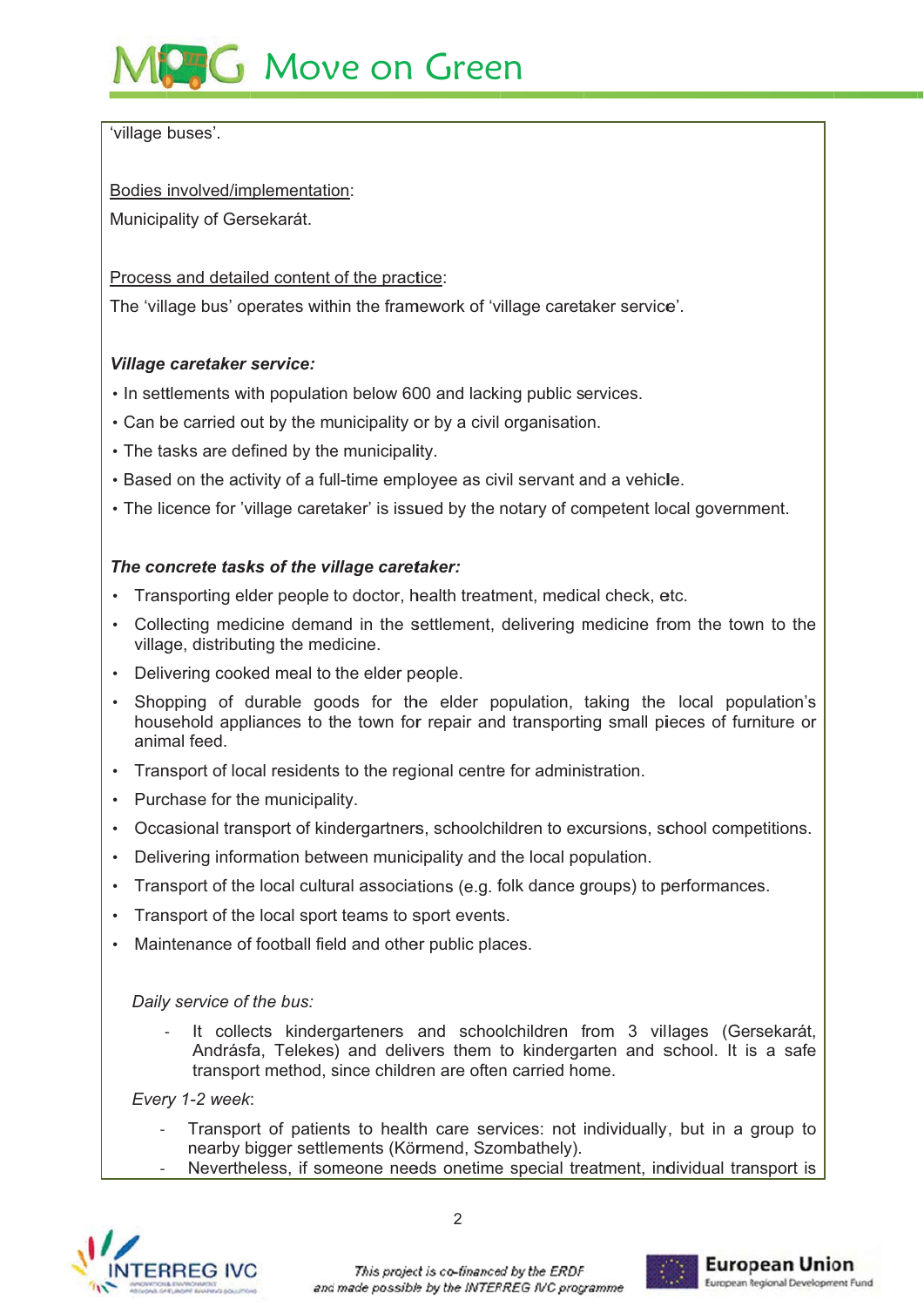## **G** Move on Green

#### also possible.

#### Occasionally:

- For special occasions the bus delivers the locals to mass to neighbouring settlements, e.g. once a month to the Csehimindszent settlement.
- Locals (elder and most deprived persons) are transported to local events. E.g.: otherwise those people would not be able to attend 'senior citizens day's event'.
- Yearly school excursion or the transport to kindergarten or school events.
- Excursions, transport to community or cultural events for all age groups of the local society.
- The bus takes the local unemployed people to training courses, information forums for free.
- The bus can be also rented by externals at market price, even for trips abroad.

Schoolchildren, kindergarteners, elder and invalid people use the 'village bus' free of charge.

Local civil organisations can use the 'village bus' free of charge for a total distance of 150 km a year.

For renting by externals:

- 1) 22 seater IVECO  $\rightarrow$  180 Ft/km (approx. € 0,60/km)
- 2) 9 seater FORD  $\rightarrow$  110 Ft/km (approx. € 0.36/km)

#### Legal framework:

Decree Nr. 9/2008 (I. 24.) of the Minister of Agriculture and Rural Development  $\rightarrow$  on the EAFRD supports to the basic services for the rural economy and population for the enhancement of micro-regional transport solutions Section 4 of the decree: 'The maximum amount of the grant is a sum equivalent to  $\epsilon$  40.000.'

The net price of the vehicle was covered by the grant, the VAT (20%) had to be paid as own contribution by the applicant.

The buses can be rented by externals. It covers a part of maintenance costs.

## Financial framework:

1) Price of IVECO Daily 50 C 15 V 22 seater bus: 10.970.000 HUF (approx. € 36.566) + 2.742.500 HUF VAT (approx. € 9.142) = 13.712.500 HUF (approx. € 45.708)

2) Price of FORD Transit 9-seater bus: 1,700,000 HUF (approx, € 5,666)

Total sum: 15.412.500 HUF (approx. € 51.375)

Grant received by the Municipality of Gersekarát: 8.847.000 HUF (approx. € 29.490)

The rest of the purchase price was paid by the municipality.

## **Regular costs:**

- Salary of bus driver (village caretaker)
- $\cdot$  Fuel costs
- Maintenance costs

The 'village bus' service's costs can be covered by 'normative state contribution' received for the students transported from neighbouring settlements to school. A further financial resource